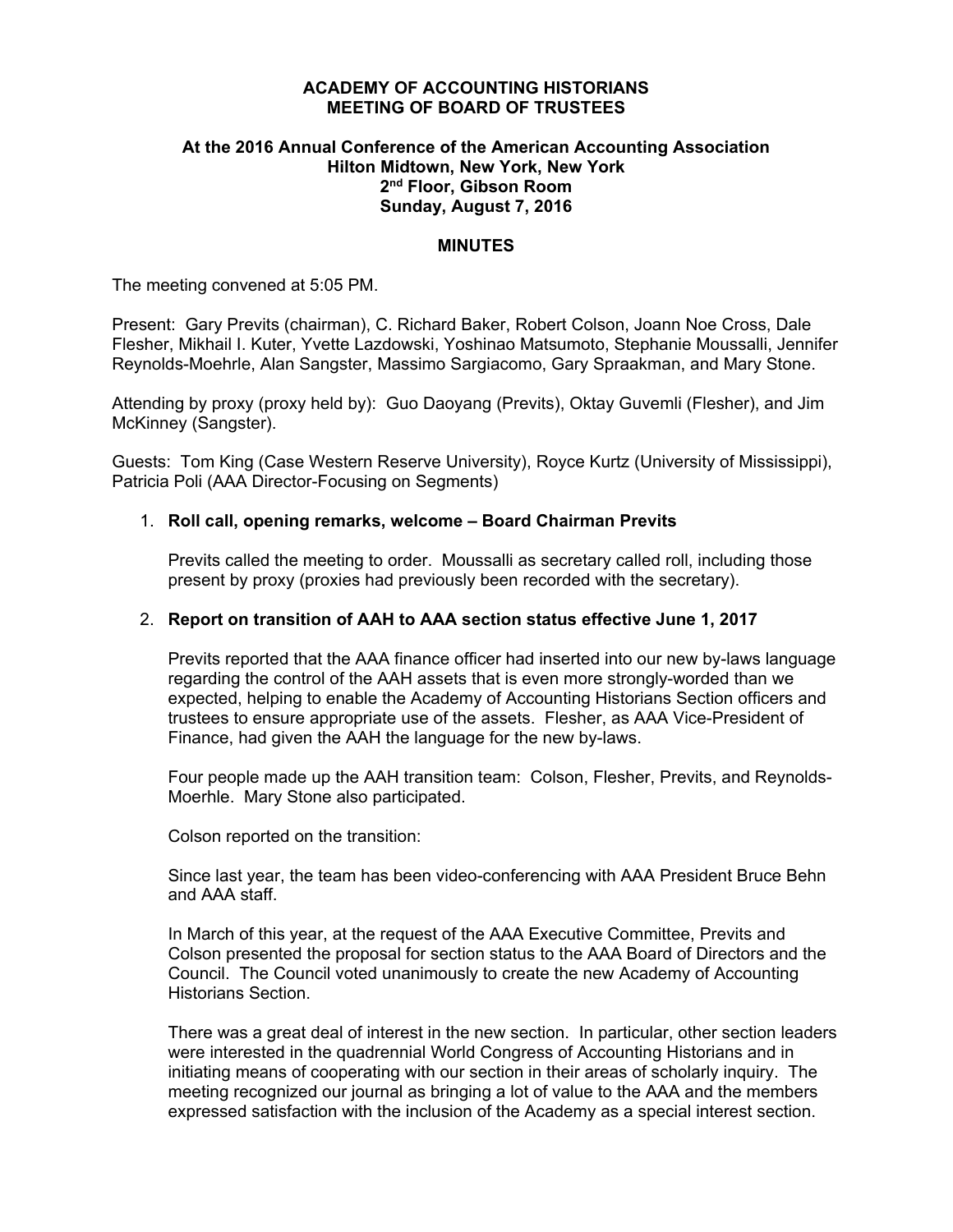Subsequently, the transition team worked with AAA staff member David Boynton on the transition. The AAA hopes to grow, and wanted to pay close attention to the details of the process with us in order to create a template for future sections to follow.

Colson asked Flesher, Reynolds-Moehrle, and Previts to take the lead on behalf of the AAH in the transition.

Each section must have a representative on the AAA Council; this person may not be the president but should have time and significant experience with the AAH (and in the future, with the Academy of Accounting Historians Section). The AAH has a trustee / officer structure. The Academy of Accounting Historians Section (AAH Section) representative to the AAA will be the Board of Trustees chairman, by virtue of office. That means Previts now, but it will be Flesher when the trustee chair changes. (See item 8 below.)

The current version of our new by-laws states that the Council representative must be elected and that the Nominating Committee will nominate a past president to be the representative.

The new Academy of Accounting Historians Section will officially begin operations on June 1, 2017.

Baker added that, from his service with another section, he knows the Council representative must be elected, and that various sections conduct the election differently.

# 3. **World Congress of Accounting Historians (WCAH)**

Sargiacomo reported on the selection procedures for the WCAH quadrennial meeting locations:

Before the recent WCAH meeting in Pescara, Italy, the selection committee met at the Hotel Carlton and chose St. Petersburg, Russia for the 2020 meeting. They considered the first week of July but thought that might conflict with the Critical Perspectives on Accounting meeting, so they may decide on a late June date.

Some declarations of intent have been received for the 2024 WCAH meeting. So Sargiacomo proposes that in 2019 we request bids from the whole community so that by 2020 the decision can be made. A transparent bidding process should be developed and applicants should have a template to fill in.

The financial responsibility falls on the WCAH sponsor. The Pescara budget was €100,000, with €150 of profit.

Previts noted that this requires institutional support and that the Turks, Portuguese, and Chinese are all very interested.

Sargiacomo continued, saying that attendees at the World Congress in Russia would need to get their visa applications in early.

A good Congress requires a good plan, so the selection committee would need to see many details at the proposal stage. The financial plan, for instance, might need to include 3 dinners, 3 lunches, transportation, and special events; in addition a social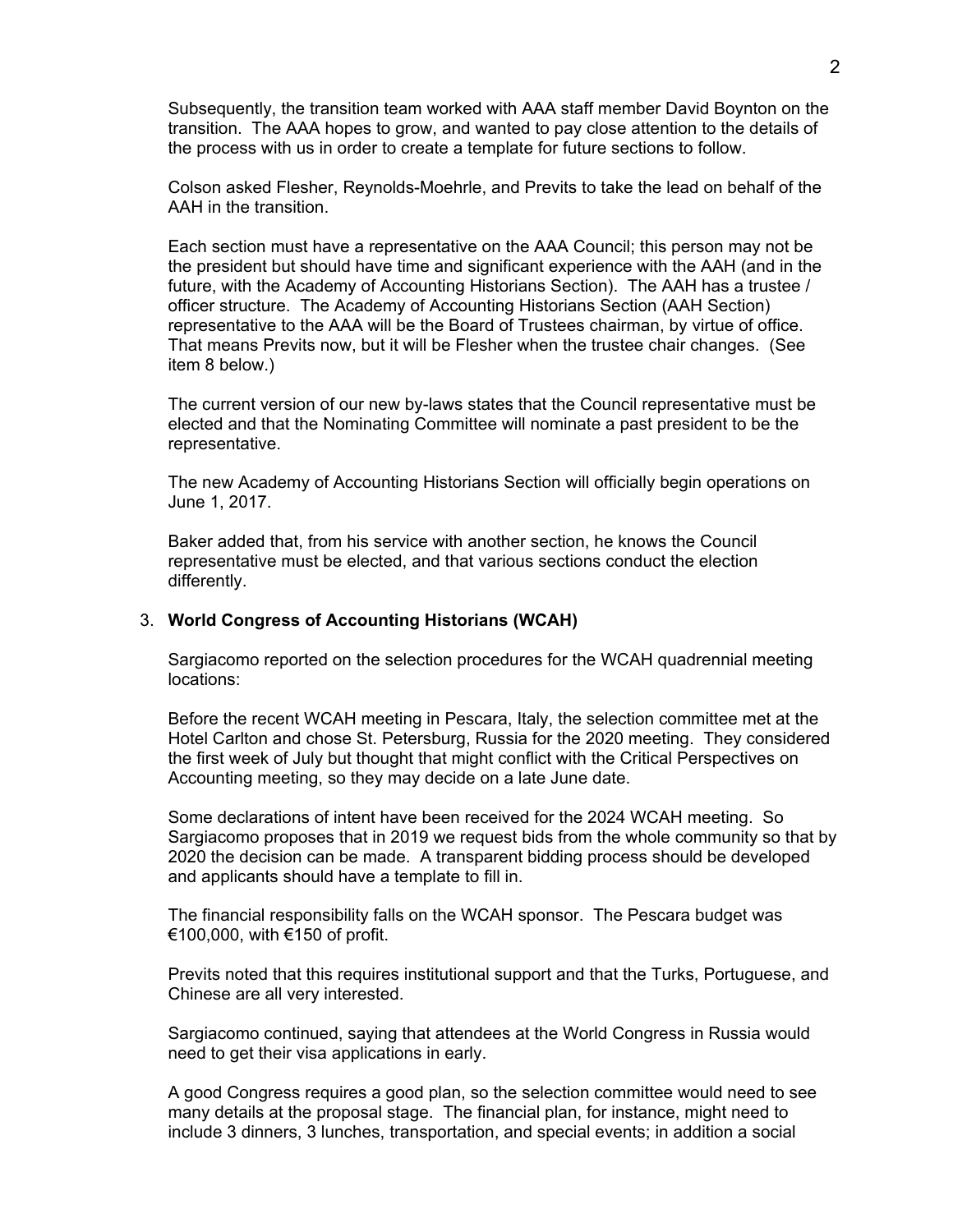program for family needs to be detailed. Proposal development is demanding.

Flesher asked if we should return to having the WCAH every 2 years. Previts said no, that's too many conferences. While there are cities that want that, participants cannot do it that often. Flesher said not as many people were interested in the history group then.

Sargiacomo noted that during the 1980 conference in London, the committee chose 2 cities, Sydney and Rome.

Previts: Most WCAH meetings have been held in Europe. This argues for choosing China or Brazil for 2024.

Sargiacomo: Brazil would be a good idea for everyone. Russia was known to be interested for a long time, and Brazil now is, too. Sargiacomo thinks we should launch research conferences in addition to the WCAH. A special issue of the *Accounting History Review* sparked a conference. Right now, he agrees that the WCAH should stay at 4 years. But maybe in the future it should be more often because of increased pressure for conferences.

Previts: Although other organizations and journals have been promoting accounting history, we should not set our policy by their practice. The WCAH should remain quadrennial.

## 4. **Report from Turkey about accounting history research there**

Due to recent travel restrictions in Turkey, neither Oktay Guvemli nor his son could attend and deliver the report, so Previts delivered it:

The Turkish Association of Financial Academics has launched a new journal, *Accounting and Financial History Research*. Twenty-four Turkish scholars attended the WCAH meeting in Pescara. Seventeen of their papers were accepted for presentation. A volume of their papers has been produced. One of Guvemli's books on state accounting was used by a Saudi student.

Literature by Chinese and Turkish scholars has exploded in recent years.

5. Poli, speaking on behalf of the AAA Board of Directors, expressed their support and enthusiasm for the addition of the Academy as a section.

#### 6. **Budget, financial statements, and dedicated resources – Treasurer Reynolds-Moehrle**

The independent audit and the tax information return (form 990) for the year ending December 31, 2015 have been completed. The audit opinion, by Watkins, Ward and Stafford, was unqualified.

The budget proposal for the transition period was previously circulated to the board members. The AAH operates on a calendar year, while the AAA operates on a fiscal year ending May 31. The AAH will officially become a AAA section on June 1 of 2017. Therefore, the circulated budget includes the AAH's current budget, in effect for January-December of 2016; the AAH's proposed budget for January-May of 2017; and the Academy of Accounting Historians Section's proposed budget for June, 2017 – May,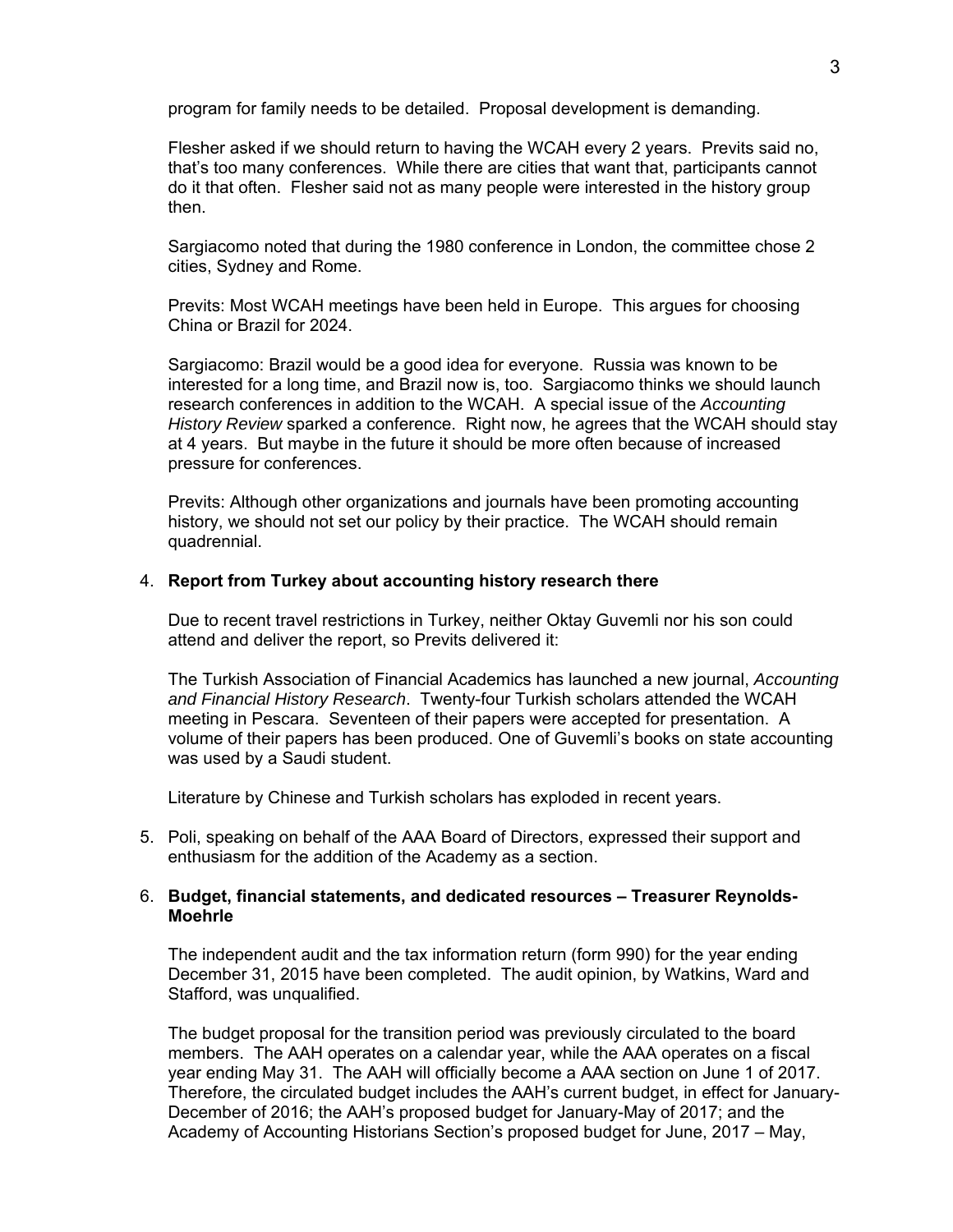2018.

The AAH had \$402,268 in total assets at the end of 2015. Compared to 2014, there was a decrease in net assets of \$9,075 due to awards, etc. All the assets are held in certificates of deposit at the Bank of America and PNC.

The proposed budget starts with January 1, 2017. Becoming a AAA section requires that we transfer our assets to the AAA by May 31/June 1 of 2017. Creating a transition budget for the AAH entity from January to May of 2017 and for the AAH Section entity from June of 2017 to May of 2018 required a great deal of detailed consultation with the AAA's David Boynton and others.

The next round of membership dues will be \$75 each, collected by the AAH beginning in November of 2016, and covering the entire transition period, i.e., through May of 2018. A pro-rated amount will be remitted to the AAA for the June, 2017-May, 2018 period.

As is done for other AAA journals, members may purchase print versions of the *AHJ* for an annual fee of \$20.

The AAA has no retired-member category. Therefore, when we give those dues to the AAA, the AAH will subsidize them to bring them from the \$30 our retired members currently pay up to the AAH Section's dues of \$45.

The dues from institutions that we collect will go entirely to the AAA since they will be publishing the *AHJ* in 2017. (Subsequent N.B.: This matter is being reviewed.)

In the publications-royalties category, our contracts with JSTOR and EBSCO are rolling forward.

The interest on our assets is budgeted to continue.

For expenses, our contract with Tiffany Welch will continue for a while to handle administrative details. Our dealings with the Birmingham press will continue, to handle storage, printing, and fulfillment, but will cease after the December, 2016 issue of the *AHJ*.

We will have a final independent audit and 990 form done for the period January-May of 2017. We will also have legal fees, for an attorney to help us with the dissolution of the AAH 501c(3) entity.

The *AHN* will become digital only beginning in 2017. We hope that Tiffany Welch will continue producing the *Notebook*. The AAA will begin handling postage, printing, and digital maintenance after June 1, 2017. AAA staff support for the *AHJ* will begin in the first half of 2017. The *AHJ* editor's travel fees have been increased from the originally budgeted amount to \$3,500/year.

We have budgeted to continue the annual ice cream social.

Finally, the awards will continue to be paid out of dedicated resources.

Previts: Because the AAA's fiscal year is not the same as the AAH's year for holding offices, a transition section was added to the newly approved by-laws to bring us into conformity with the AAA's office-holding periods.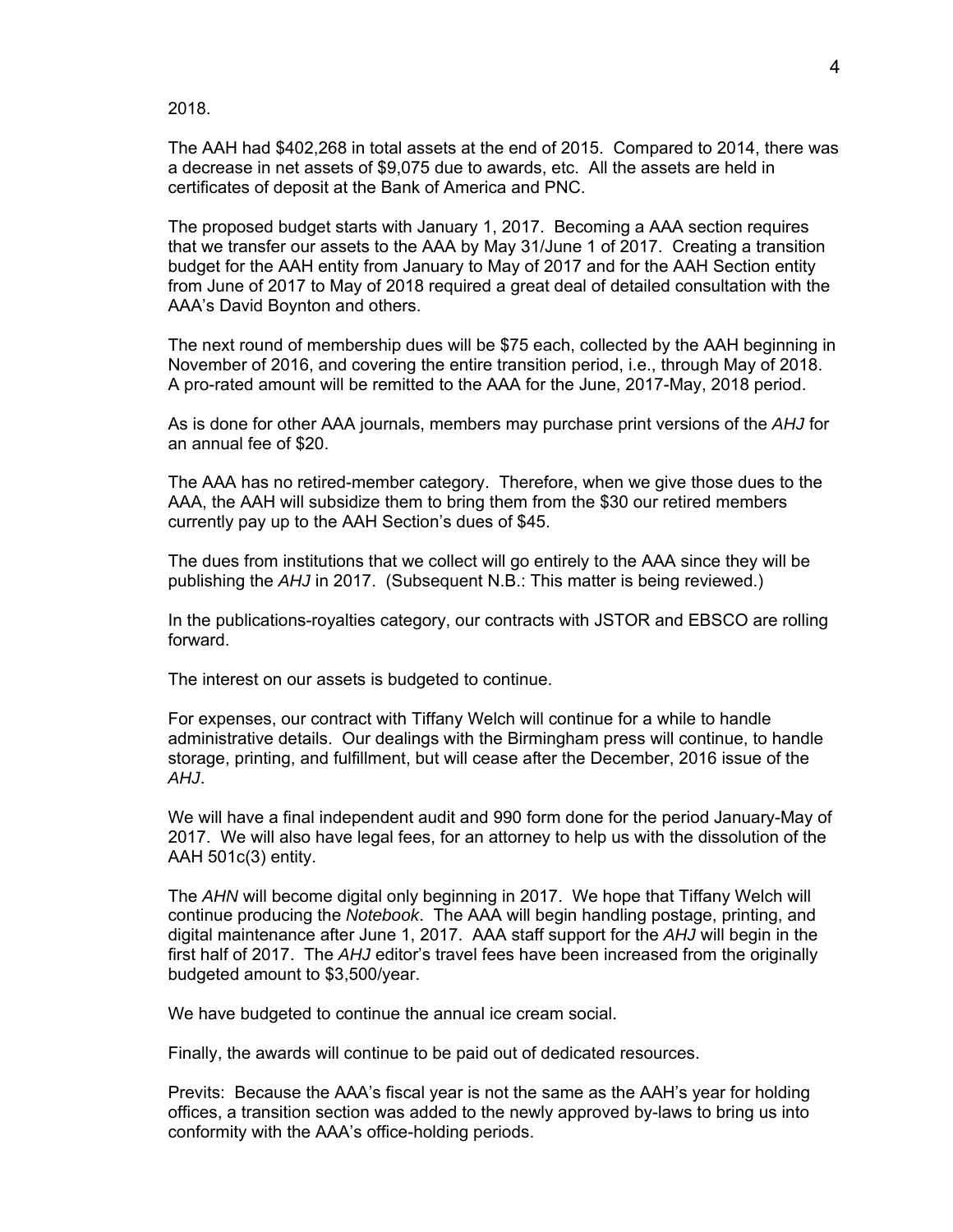# **Action item:**

Flesher moved to approve the budget. Previts seconded. Discussion ensued.

Lazdowski: Our dues in the AAA will be \$45? Answer: Yes.

Sangster: Getting hard copies of the AHJ will cost \$20 extra? Answer: Yes.

Previts: AAH members who are paid-up as of or about June 15, 2016 will pay their \$75 dues in November of 2016 for the Academy/section membership from January 1, 2017 through the full AAA year of June 1, 2017-May 31, 2018. When subsequent AAA billing cycles begin, further section dues will be billed by the AAA.

Sangster: Our \$75 dues now include the hard copy of the AHJ. Will it then? Answer: No. You will pay an extra \$20.

Flesher: We thought we could lower the dues as a AAA section because we expect membership to grow then.

Lazdowski: Have we made a forecast of the number of new members? Answer: Yes, but the speaker could not remember what it was.

Previts: We will need to discuss a marketing campaign, including word-of-mouth, networking, and messages for an ad campaign. However, our AAA liaison David Boynton, is leaving his AAA job as of August 18. Our new liaisons will be Randy Greene, AAA COO and CFO, Erica Zakarias, AAA Segment Member Services Coordinator, and Barbara Brady, AAA Director of Operations.

Moussalli conducted the vote on accepting the proposed budget. By a show of hands, the vote in favor was unanimous. She asked for the votes of Previts, Flesher, and Sangster as proxies for Daoyang, Guvemli, and McKinney and those votes were also in favor.

### **Report on dedicated resources, by Reynolds-Moehrle**:

We submitted our prospectus and all our legal papers to the AAA Council. The transfer agreement is now being worked on. It will maintain the character of our funds. Our named award funds are temporarily restricted for certain awards. The Ray Endowment fund is unrestricted.

The AAH has just received a new donation of \$10,000 to start the Academy of Accounting Historians 21<sup>st</sup>-Century Historical Development fund. The donor's intention is to attract new money to the fund and continue the AAH mission.

#### **Action item:**

Flesher moved we accept the new fund as Reynolds-Moehrle described it and approve the donor's purposes. The motion was seconded.

Moussalli: Why is a vote is needed? We have not had them before when accepting new donations. Answer: Now we're in the AAA and it is required.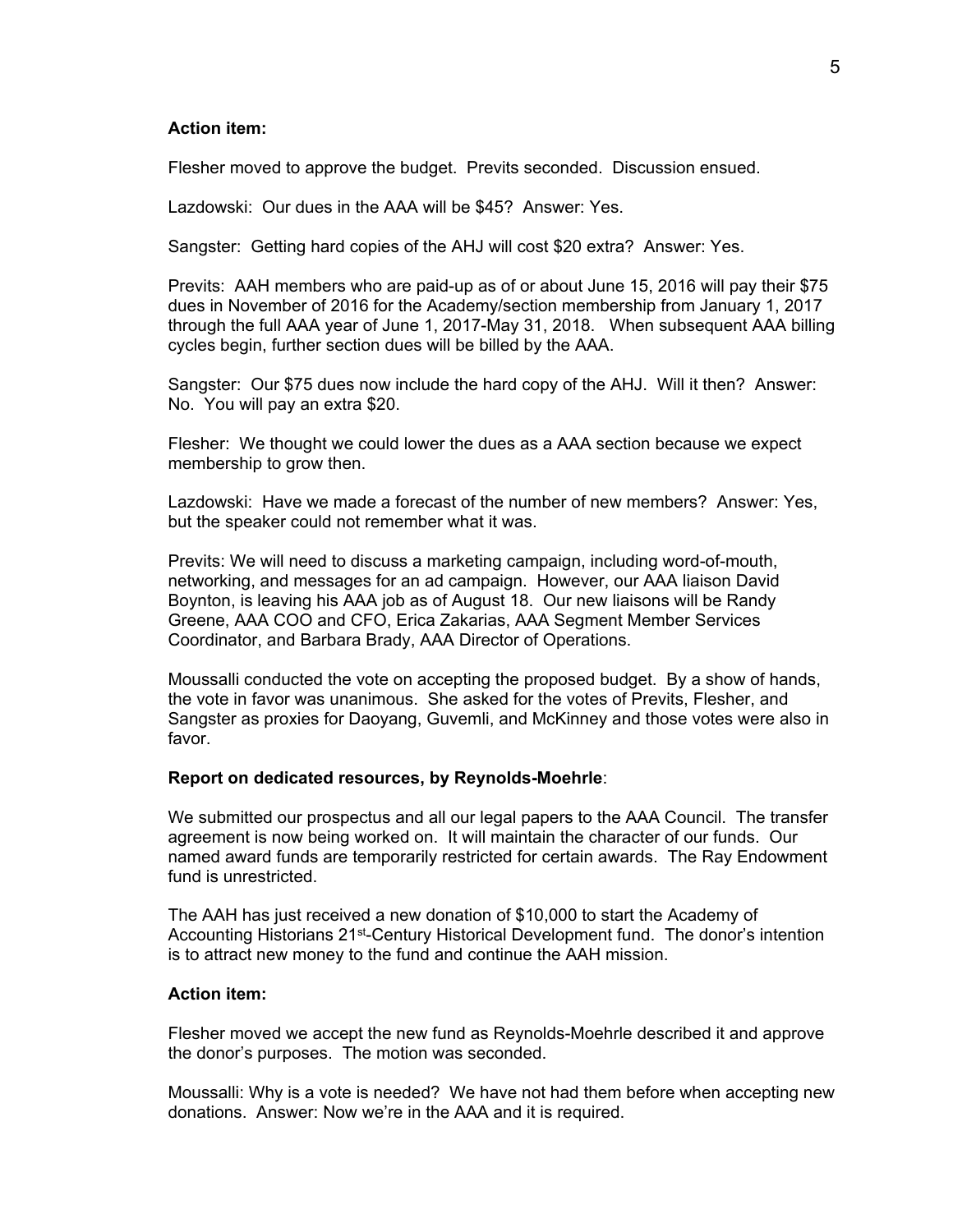Baker: What is the language that binds the AAA? Answer: That is the purpose of the transfer agreement. None of our funds are endowments in the sense that the principal cannot be spent; the principal can be spent in all of them.

The question was called, to accept the new fund and its purposes. Moussalli called for a show of hands and the proxy votes. The vote was unanimously in favor.

# 7. **Nominations for officers and trustees, report by Flesher**:

Colson pointed out that the officer group meets monthly.

Flesher said the Nominations Committee consisted of Joann Cross, Jim McKinney, Massimo Sargiacomo, and himself. They unanimously agreed that continuity of personnel was important.

Nominations for positions to be filled as of January 1, 2017:

| President-Elect-                                                               | Jennifer Reynolds-Moehrle                                                          |
|--------------------------------------------------------------------------------|------------------------------------------------------------------------------------|
|                                                                                | A question was asked as to when she would move up to President. Answer: that       |
| is up to Colson, most likely following the AAA 2017 meeting.                   |                                                                                    |
|                                                                                | Vice-President – Communications - Stephan Fafatas, Washington and Lee University   |
| Vice-President – Partnerships -                                                | Gary Spraakman                                                                     |
| Treasurer -                                                                    | Yvette Lazdowski                                                                   |
| Secretary -                                                                    | Stephanie Moussalli                                                                |
| Trustees: Joann Cross and Richard Baker agreed to serve another term. Stefania |                                                                                    |
|                                                                                | Servalli also agreed to serve. Past president Massimo Sargiacomo becomes a trustee |
| by virtue of office.                                                           |                                                                                    |

Current trustee Delfina Gomes, who is absent, telephoned in at this time to designate a proxy. Moussalli objected to accepting the proxy, as her understanding of the by-laws is that proxies must be registered with the secretary before the meeting. The objection was accepted by the Chairman.

# 8. **Operational issues**

SCOPUS agreement: Spraakman filled out a new application to add all the issues of the *AHJ* before 2014 to SCOPUS indexing. Moussalli sent PDFs of all the issues to SCOPUS. Spraakman believes the application has been approved, and will report the final decision to the Executive Group at a future meeting.

Moussalli needs a copy of the agreement for the record and Reynolds-Moehrle needs a copy to add to the prospectus we are giving the AAA.

Concerning EBSCO: Reynolds-Moehrle reported that EBSCO's objection to our embargo was supported by the facts that Gale is already posting our materials online through 2015, and the AAA journals do not have an embargo. So we agreed to allow EBSCO access to current issues and they have released the money they were withholding. After we attain section status, all the revenues will go directly to the AAA. Also, EBSCO will now post our *AHN* articles in the same databases with the *AHJ* instead of offering the *AHN* just to junior colleges.

The archival copies of our journals will be sent to the AAA Sarasota offices.